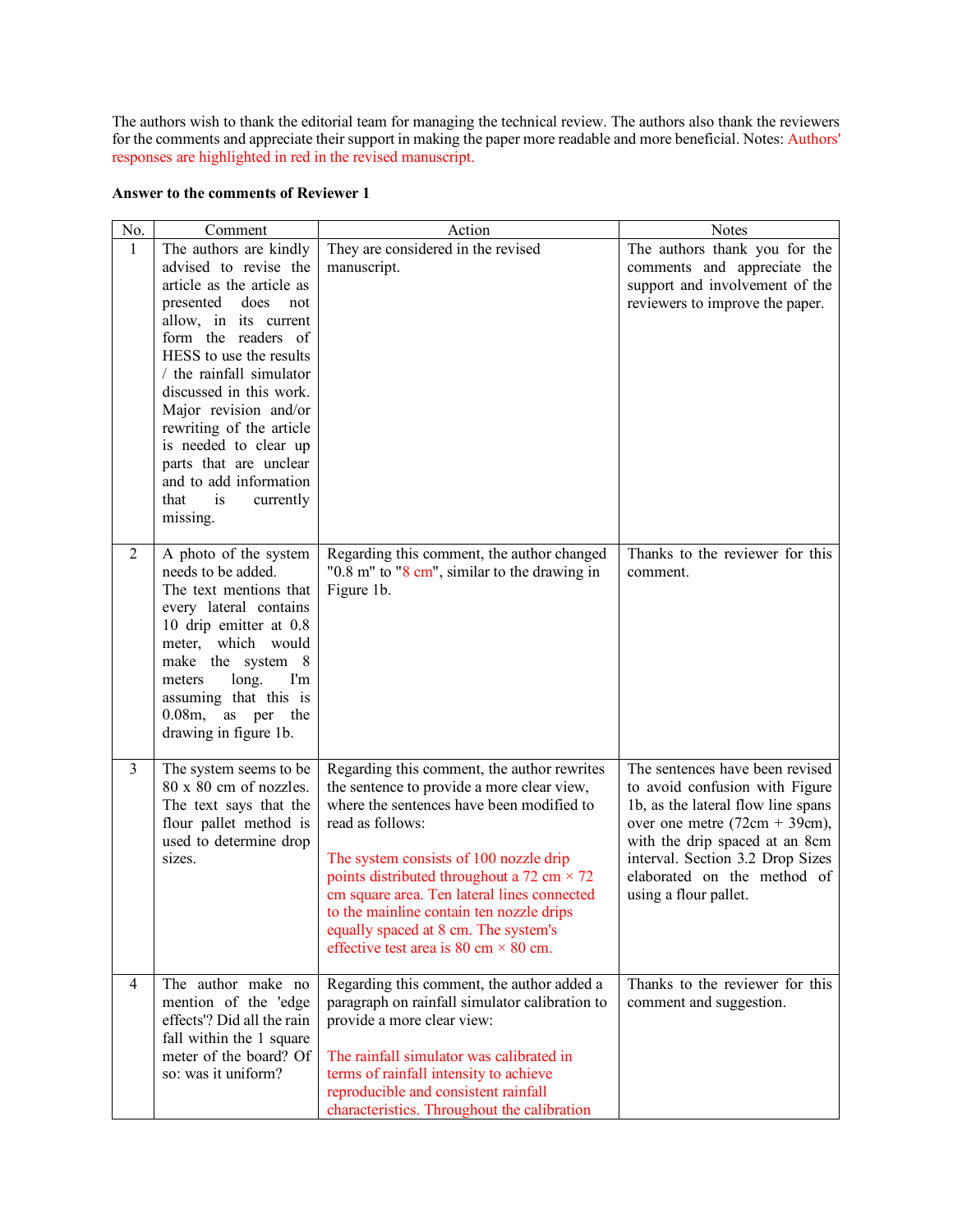|   |                        | and experiment, any element that may affect<br>the changes in wind flow, such as an air<br>conditioner or fan, is controlled to ensure<br>that the raindrop falls vertically within the<br>effective test area. The calibrating process<br>was split into two parts. The first step<br>measured the rainfall intensity and spatial<br>rainfall distribution on the designated<br>surface. To obtain high-resolution datasets,<br>100 cylindrical rainfall collectors are<br>positioned on an area of 80 cm x 80 cm<br>under the drip used. Each collector was<br>weighed to determine the amount of rain<br>collected after one hour of simulated rainfall.<br>Based on the observations, no droplet crosses<br>the cylindrical during the calibration and all<br>land directly on the cylindrical beneath the<br>drip. This initial calibration step ensures that<br>each nozzle produces an equal amount of<br>rainfall. A second step involved using a<br>single large, plot-sized collection to<br>determine net rainfall intensities. The<br>volumetric method of flow measurement was<br>utilised to calibrate the simulated real<br>intensity. Two laboratory steel trays with top<br>dimensions of 80cm x 80cm x 10cm and<br>bottom dimensions of 100cm x 100cm x 8cm<br>were used for volume control and placed<br>beneath drip systems. The different heights<br>of the top and bottom are merely a<br>coincidence due to the laboratory's available<br>tray. The primary technical requirement is<br>that the central collection tray (small) must<br>fit within the dimensions of the designed test<br>area and be tall enough to collect the<br>intended rainfall intensity (in this work, the<br>maximum is 80 mm/h.), whereas the<br>secondary collection tray must be larger than<br>the effective test area. Collector boxes were |                                 |
|---|------------------------|----------------------------------------------------------------------------------------------------------------------------------------------------------------------------------------------------------------------------------------------------------------------------------------------------------------------------------------------------------------------------------------------------------------------------------------------------------------------------------------------------------------------------------------------------------------------------------------------------------------------------------------------------------------------------------------------------------------------------------------------------------------------------------------------------------------------------------------------------------------------------------------------------------------------------------------------------------------------------------------------------------------------------------------------------------------------------------------------------------------------------------------------------------------------------------------------------------------------------------------------------------------------------------------------------------------------------------------------------------------------------------------------------------------------------------------------------------------------------------------------------------------------------------------------------------------------------------------------------------------------------------------------------------------------------------------------------------------------------------------------------------------------------------------------------------------------------------------------------|---------------------------------|
|   |                        |                                                                                                                                                                                                                                                                                                                                                                                                                                                                                                                                                                                                                                                                                                                                                                                                                                                                                                                                                                                                                                                                                                                                                                                                                                                                                                                                                                                                                                                                                                                                                                                                                                                                                                                                                                                                                                                    |                                 |
|   |                        |                                                                                                                                                                                                                                                                                                                                                                                                                                                                                                                                                                                                                                                                                                                                                                                                                                                                                                                                                                                                                                                                                                                                                                                                                                                                                                                                                                                                                                                                                                                                                                                                                                                                                                                                                                                                                                                    |                                 |
|   |                        |                                                                                                                                                                                                                                                                                                                                                                                                                                                                                                                                                                                                                                                                                                                                                                                                                                                                                                                                                                                                                                                                                                                                                                                                                                                                                                                                                                                                                                                                                                                                                                                                                                                                                                                                                                                                                                                    |                                 |
|   |                        |                                                                                                                                                                                                                                                                                                                                                                                                                                                                                                                                                                                                                                                                                                                                                                                                                                                                                                                                                                                                                                                                                                                                                                                                                                                                                                                                                                                                                                                                                                                                                                                                                                                                                                                                                                                                                                                    |                                 |
|   |                        |                                                                                                                                                                                                                                                                                                                                                                                                                                                                                                                                                                                                                                                                                                                                                                                                                                                                                                                                                                                                                                                                                                                                                                                                                                                                                                                                                                                                                                                                                                                                                                                                                                                                                                                                                                                                                                                    |                                 |
|   |                        |                                                                                                                                                                                                                                                                                                                                                                                                                                                                                                                                                                                                                                                                                                                                                                                                                                                                                                                                                                                                                                                                                                                                                                                                                                                                                                                                                                                                                                                                                                                                                                                                                                                                                                                                                                                                                                                    |                                 |
|   |                        |                                                                                                                                                                                                                                                                                                                                                                                                                                                                                                                                                                                                                                                                                                                                                                                                                                                                                                                                                                                                                                                                                                                                                                                                                                                                                                                                                                                                                                                                                                                                                                                                                                                                                                                                                                                                                                                    |                                 |
|   |                        |                                                                                                                                                                                                                                                                                                                                                                                                                                                                                                                                                                                                                                                                                                                                                                                                                                                                                                                                                                                                                                                                                                                                                                                                                                                                                                                                                                                                                                                                                                                                                                                                                                                                                                                                                                                                                                                    |                                 |
|   |                        |                                                                                                                                                                                                                                                                                                                                                                                                                                                                                                                                                                                                                                                                                                                                                                                                                                                                                                                                                                                                                                                                                                                                                                                                                                                                                                                                                                                                                                                                                                                                                                                                                                                                                                                                                                                                                                                    |                                 |
|   |                        |                                                                                                                                                                                                                                                                                                                                                                                                                                                                                                                                                                                                                                                                                                                                                                                                                                                                                                                                                                                                                                                                                                                                                                                                                                                                                                                                                                                                                                                                                                                                                                                                                                                                                                                                                                                                                                                    |                                 |
|   |                        |                                                                                                                                                                                                                                                                                                                                                                                                                                                                                                                                                                                                                                                                                                                                                                                                                                                                                                                                                                                                                                                                                                                                                                                                                                                                                                                                                                                                                                                                                                                                                                                                                                                                                                                                                                                                                                                    |                                 |
|   |                        |                                                                                                                                                                                                                                                                                                                                                                                                                                                                                                                                                                                                                                                                                                                                                                                                                                                                                                                                                                                                                                                                                                                                                                                                                                                                                                                                                                                                                                                                                                                                                                                                                                                                                                                                                                                                                                                    |                                 |
|   |                        |                                                                                                                                                                                                                                                                                                                                                                                                                                                                                                                                                                                                                                                                                                                                                                                                                                                                                                                                                                                                                                                                                                                                                                                                                                                                                                                                                                                                                                                                                                                                                                                                                                                                                                                                                                                                                                                    |                                 |
|   |                        |                                                                                                                                                                                                                                                                                                                                                                                                                                                                                                                                                                                                                                                                                                                                                                                                                                                                                                                                                                                                                                                                                                                                                                                                                                                                                                                                                                                                                                                                                                                                                                                                                                                                                                                                                                                                                                                    |                                 |
|   |                        |                                                                                                                                                                                                                                                                                                                                                                                                                                                                                                                                                                                                                                                                                                                                                                                                                                                                                                                                                                                                                                                                                                                                                                                                                                                                                                                                                                                                                                                                                                                                                                                                                                                                                                                                                                                                                                                    |                                 |
|   |                        |                                                                                                                                                                                                                                                                                                                                                                                                                                                                                                                                                                                                                                                                                                                                                                                                                                                                                                                                                                                                                                                                                                                                                                                                                                                                                                                                                                                                                                                                                                                                                                                                                                                                                                                                                                                                                                                    |                                 |
|   |                        |                                                                                                                                                                                                                                                                                                                                                                                                                                                                                                                                                                                                                                                                                                                                                                                                                                                                                                                                                                                                                                                                                                                                                                                                                                                                                                                                                                                                                                                                                                                                                                                                                                                                                                                                                                                                                                                    |                                 |
|   |                        |                                                                                                                                                                                                                                                                                                                                                                                                                                                                                                                                                                                                                                                                                                                                                                                                                                                                                                                                                                                                                                                                                                                                                                                                                                                                                                                                                                                                                                                                                                                                                                                                                                                                                                                                                                                                                                                    |                                 |
|   |                        | placed in a central location (in relation to the                                                                                                                                                                                                                                                                                                                                                                                                                                                                                                                                                                                                                                                                                                                                                                                                                                                                                                                                                                                                                                                                                                                                                                                                                                                                                                                                                                                                                                                                                                                                                                                                                                                                                                                                                                                                   |                                 |
|   |                        | drip location) and collected the precipitated                                                                                                                                                                                                                                                                                                                                                                                                                                                                                                                                                                                                                                                                                                                                                                                                                                                                                                                                                                                                                                                                                                                                                                                                                                                                                                                                                                                                                                                                                                                                                                                                                                                                                                                                                                                                      |                                 |
|   |                        | volume at a set pressure. The volume of                                                                                                                                                                                                                                                                                                                                                                                                                                                                                                                                                                                                                                                                                                                                                                                                                                                                                                                                                                                                                                                                                                                                                                                                                                                                                                                                                                                                                                                                                                                                                                                                                                                                                                                                                                                                            |                                 |
|   |                        | precipitated water was determined using a                                                                                                                                                                                                                                                                                                                                                                                                                                                                                                                                                                                                                                                                                                                                                                                                                                                                                                                                                                                                                                                                                                                                                                                                                                                                                                                                                                                                                                                                                                                                                                                                                                                                                                                                                                                                          |                                 |
|   |                        | measuring cylinder. A ruler was used to<br>measure the water level, and then the                                                                                                                                                                                                                                                                                                                                                                                                                                                                                                                                                                                                                                                                                                                                                                                                                                                                                                                                                                                                                                                                                                                                                                                                                                                                                                                                                                                                                                                                                                                                                                                                                                                                                                                                                                   |                                 |
|   |                        | precipitation volume collected was recorded.                                                                                                                                                                                                                                                                                                                                                                                                                                                                                                                                                                                                                                                                                                                                                                                                                                                                                                                                                                                                                                                                                                                                                                                                                                                                                                                                                                                                                                                                                                                                                                                                                                                                                                                                                                                                       |                                 |
|   |                        | No raindrops landed on the large bottom tray                                                                                                                                                                                                                                                                                                                                                                                                                                                                                                                                                                                                                                                                                                                                                                                                                                                                                                                                                                                                                                                                                                                                                                                                                                                                                                                                                                                                                                                                                                                                                                                                                                                                                                                                                                                                       |                                 |
|   |                        | during the second calibration stage based on                                                                                                                                                                                                                                                                                                                                                                                                                                                                                                                                                                                                                                                                                                                                                                                                                                                                                                                                                                                                                                                                                                                                                                                                                                                                                                                                                                                                                                                                                                                                                                                                                                                                                                                                                                                                       |                                 |
|   |                        | the observations. This demonstrates that the                                                                                                                                                                                                                                                                                                                                                                                                                                                                                                                                                                                                                                                                                                                                                                                                                                                                                                                                                                                                                                                                                                                                                                                                                                                                                                                                                                                                                                                                                                                                                                                                                                                                                                                                                                                                       |                                 |
|   |                        | raindrop area's uniformity is reproducible.                                                                                                                                                                                                                                                                                                                                                                                                                                                                                                                                                                                                                                                                                                                                                                                                                                                                                                                                                                                                                                                                                                                                                                                                                                                                                                                                                                                                                                                                                                                                                                                                                                                                                                                                                                                                        |                                 |
| 5 | How<br>the<br>was      | Regarding this comment, the author added                                                                                                                                                                                                                                                                                                                                                                                                                                                                                                                                                                                                                                                                                                                                                                                                                                                                                                                                                                                                                                                                                                                                                                                                                                                                                                                                                                                                                                                                                                                                                                                                                                                                                                                                                                                                           | Thanks to the reviewer for this |
|   | calculation from water | sentences to provide a more clear view:                                                                                                                                                                                                                                                                                                                                                                                                                                                                                                                                                                                                                                                                                                                                                                                                                                                                                                                                                                                                                                                                                                                                                                                                                                                                                                                                                                                                                                                                                                                                                                                                                                                                                                                                                                                                            | comment and suggestion.         |
|   | flow to mm/hour done?  |                                                                                                                                                                                                                                                                                                                                                                                                                                                                                                                                                                                                                                                                                                                                                                                                                                                                                                                                                                                                                                                                                                                                                                                                                                                                                                                                                                                                                                                                                                                                                                                                                                                                                                                                                                                                                                                    |                                 |
|   |                        | The calibration result enables the flowmeter<br>to correlate the amount of water controlled                                                                                                                                                                                                                                                                                                                                                                                                                                                                                                                                                                                                                                                                                                                                                                                                                                                                                                                                                                                                                                                                                                                                                                                                                                                                                                                                                                                                                                                                                                                                                                                                                                                                                                                                                        |                                 |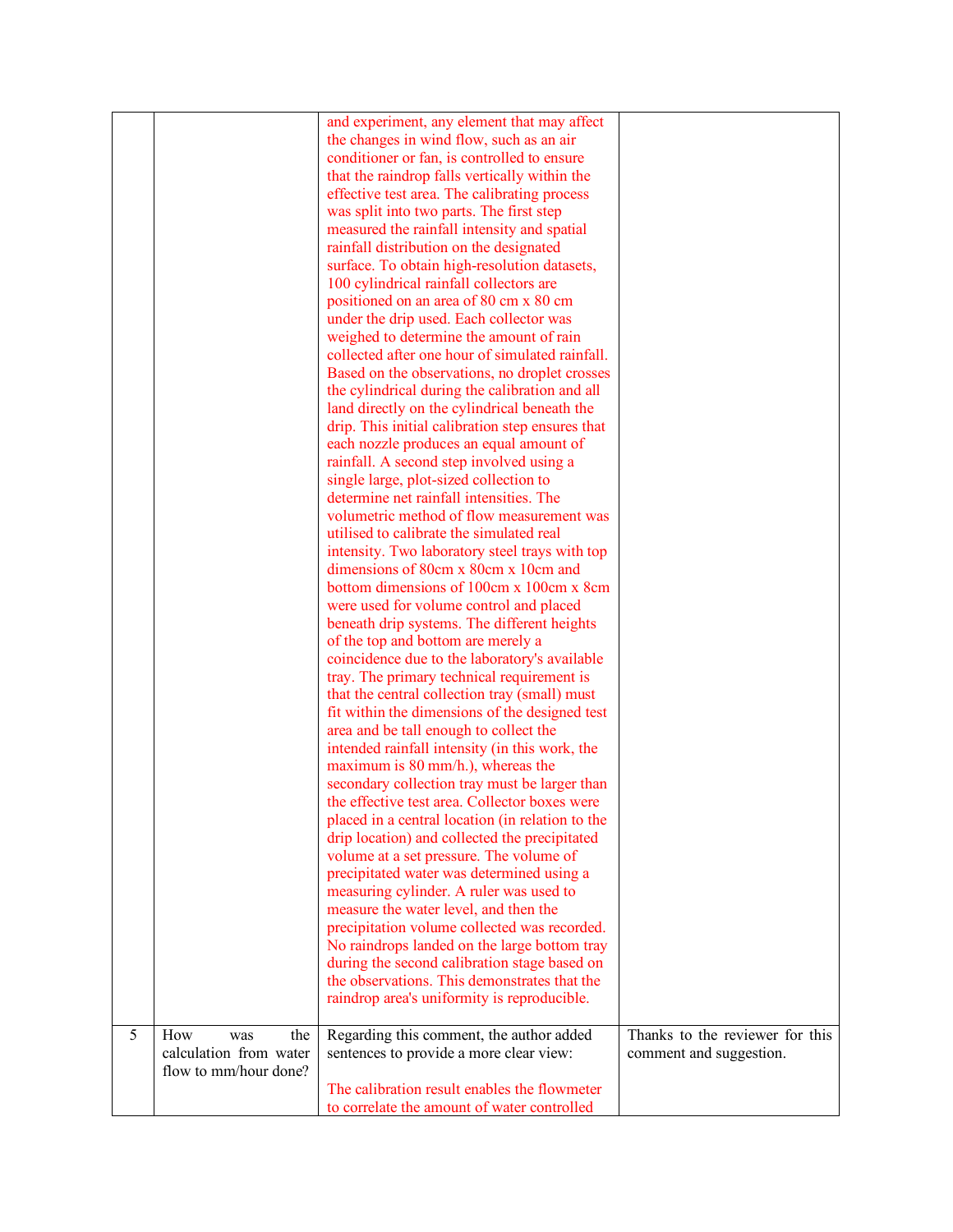| 6              | Figure 1a suggest that                                                                                                                                                                                                                                                                                                                          | by the flowmeter to the amount of water<br>emitted from the nozzle. Thus, the simulator<br>delivers the desired rainfall intensity<br>(mm/hr).<br>No changes in manuscript | Thanks to the reviewer for this                                                                                                                                                                                                                                                                                                                                                                                                                                                                                                                                 |
|----------------|-------------------------------------------------------------------------------------------------------------------------------------------------------------------------------------------------------------------------------------------------------------------------------------------------------------------------------------------------|----------------------------------------------------------------------------------------------------------------------------------------------------------------------------|-----------------------------------------------------------------------------------------------------------------------------------------------------------------------------------------------------------------------------------------------------------------------------------------------------------------------------------------------------------------------------------------------------------------------------------------------------------------------------------------------------------------------------------------------------------------|
|                | the 'soil' is uneven and<br>different<br>that<br>thus<br>heights are possible in<br>this system. If this is<br>true it needs to be made<br>explicit. If it is not,<br>figure 1a needs to be<br>corrected                                                                                                                                        |                                                                                                                                                                            | The uneven<br>comment.<br>soil<br>profiles result from another<br>aspect of this research that is not<br>covered in this paper. Calibration<br>results indicated that small<br>changes to these soil profiles do<br>not affect the rainfall simulator's<br>performance.                                                                                                                                                                                                                                                                                         |
| $\overline{7}$ | authors<br>do not<br>The<br>their<br>mention<br>in<br>introduction what range<br>simulator<br>their new<br>targets, nor for which<br>applications it is build.                                                                                                                                                                                  | No changes in manuscript                                                                                                                                                   | Thanks to the reviewer for this<br>comment and suggestion. The<br>main intention of this simulator<br>setup is to simulate targeted<br>rainfall intensities similar to the<br>cases of landslide occurrences in<br>the authors country. The<br>simulator is applied to a<br>laboratory setup of a specific<br>selection of slope criteria for<br>further understanding on rainfall<br>impact in groundwater level<br>changes. It is beyond this<br>manuscript context; therefore,<br>the authors excluded the<br>explanation of the simulator's<br>application. |
| 8              | Paragraph 3 contains a<br>mix of theory and<br>experimental setup that<br>is hard to disentangle.<br>The choices made in<br>how to conduct the<br>experiment<br>are<br>mentioned in between<br>citations to literature. I<br>strongly<br>recommend<br>separating paragraph 3<br>in a 'theory'<br>and a<br>'experimental<br>setup'<br>paragraph. | No changes in manuscript                                                                                                                                                   | Thanks to the reviewer for this<br>comment and suggestion. The<br>third paragraph discussed solely<br>with the subject's literature.                                                                                                                                                                                                                                                                                                                                                                                                                            |
| 9              | To check the amount of<br>water coming out of the<br>system the flow meter<br>is read for different<br>settings of the pump<br>pressure. It is<br>not<br>mentioned<br>how<br>this<br>experiment<br>was                                                                                                                                          | As mentioned in the previous comment (No.<br>4 and No. 5), the author added a paragraph<br>on rainfall simulator calibration to provide a<br>clearer view.                 | Thanks to the reviewer for this<br>comment and suggestion.                                                                                                                                                                                                                                                                                                                                                                                                                                                                                                      |